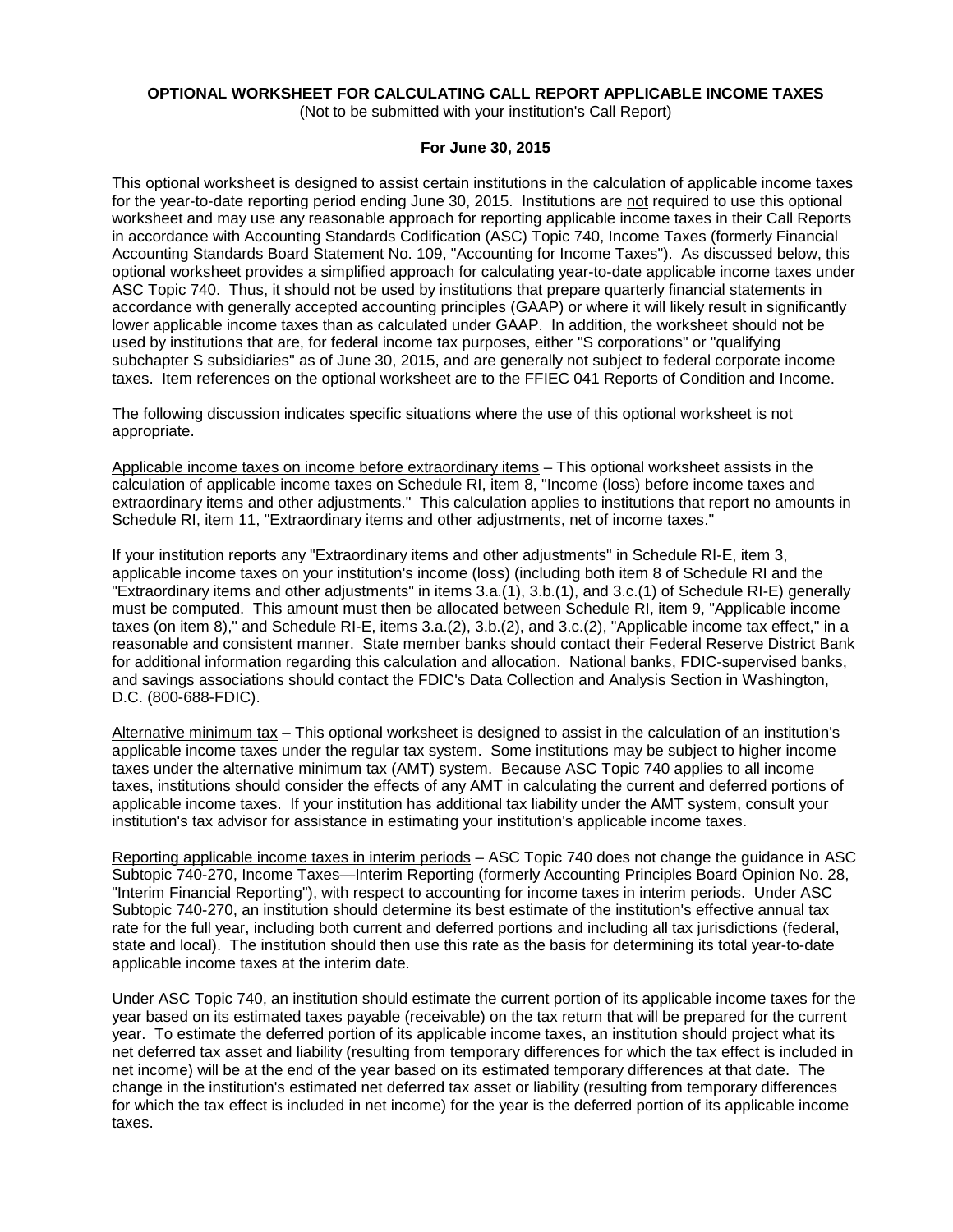To arrive at the estimated annual effective tax rate, an institution should divide its estimated total applicable income taxes (current and deferred) for the year by its estimated pretax income for the year (excluding extraordinary items). This rate would then be applied to the year-to-date pretax income to determine the year-to-date applicable income taxes at the interim date.

Many institutions, or their parent holding companies, will perform the calculation of income tax expense in accordance with ASC Topic 740, including ASC Subtopic 740-270, when preparing their quarterly GAAPbased financial statements. These institutions should determine their applicable income taxes for the yearto-date reporting period covered by the Call Report in a similar manner. Accordingly, these institutions should not use this worksheet.

In contrast, some institutions may not have determined their interim period income taxes using the estimated annual effective rate. For these institutions, estimating the annual effective tax rate under the liability method may be difficult. These institutions may find it less burdensome to estimate their year-to-date applicable income taxes based upon their deferred tax asset or liability balances at the end of the quarter, rather than projecting these amounts through the end of the year. This optional worksheet follows this approach. An institution may use this approach if it will not likely result in significantly lower year-to-date applicable income taxes than as calculated under ASC Topic 740, including ASC Subtopic 740-270. Otherwise, an institution should follow some other reasonable approach for calculating applicable income taxes in interim periods in accordance with ASC Topic 740, including ASC Subtopic 740-270.

\* \* \* \* \* \* \* \* \* \* \* \* \* \* \* \* \* \* \* \* \* \* \* \* \* \* \* \* \* \* \* \*

CALCULATION OF SCHEDULE RI, ITEM 9, "APPLICABLE INCOME TAXES (ON ITEM 8)" UNDER THE REGULAR TAX SYSTEM [Applicable income taxes on Item 8 include both amounts currently due (or refundable) calculated in Section A and deferred income taxes calculated in Section B.]

| Α.   | Income taxes due (refundable) for the year to date<br>(i.e., current portion of applicable income taxes)                                            |  |
|------|-----------------------------------------------------------------------------------------------------------------------------------------------------|--|
|      | A.1. Schedule RI, Item 8, "Income (loss) before income taxes and extraordinary                                                                      |  |
|      | A.2. Schedule RI, Memorandum Item 3, "Income on tax-exempt loans                                                                                    |  |
|      | A.3. Schedule RI, Memorandum Item 4, "Income on tax-exempt securities                                                                               |  |
|      | A.4. Other income included in Schedule RI, Items 1, 5, and 6, (if any) which is                                                                     |  |
| A.5. | Other income not included in Schedule RI, Item 8, (if any) which is subject to                                                                      |  |
|      | A.6. Schedule RI, Memorandum Item 1, "Interest expense incurred to carry<br>tax-exempt securities, loans, and leases acquired after August 7, 1986, |  |
|      | A.7. All other expenses included in Schedule RI, Item 8, that are not deductible                                                                    |  |
| A.8. | Other expenses not included in Schedule RI, Item 8, that are deductible for                                                                         |  |
|      |                                                                                                                                                     |  |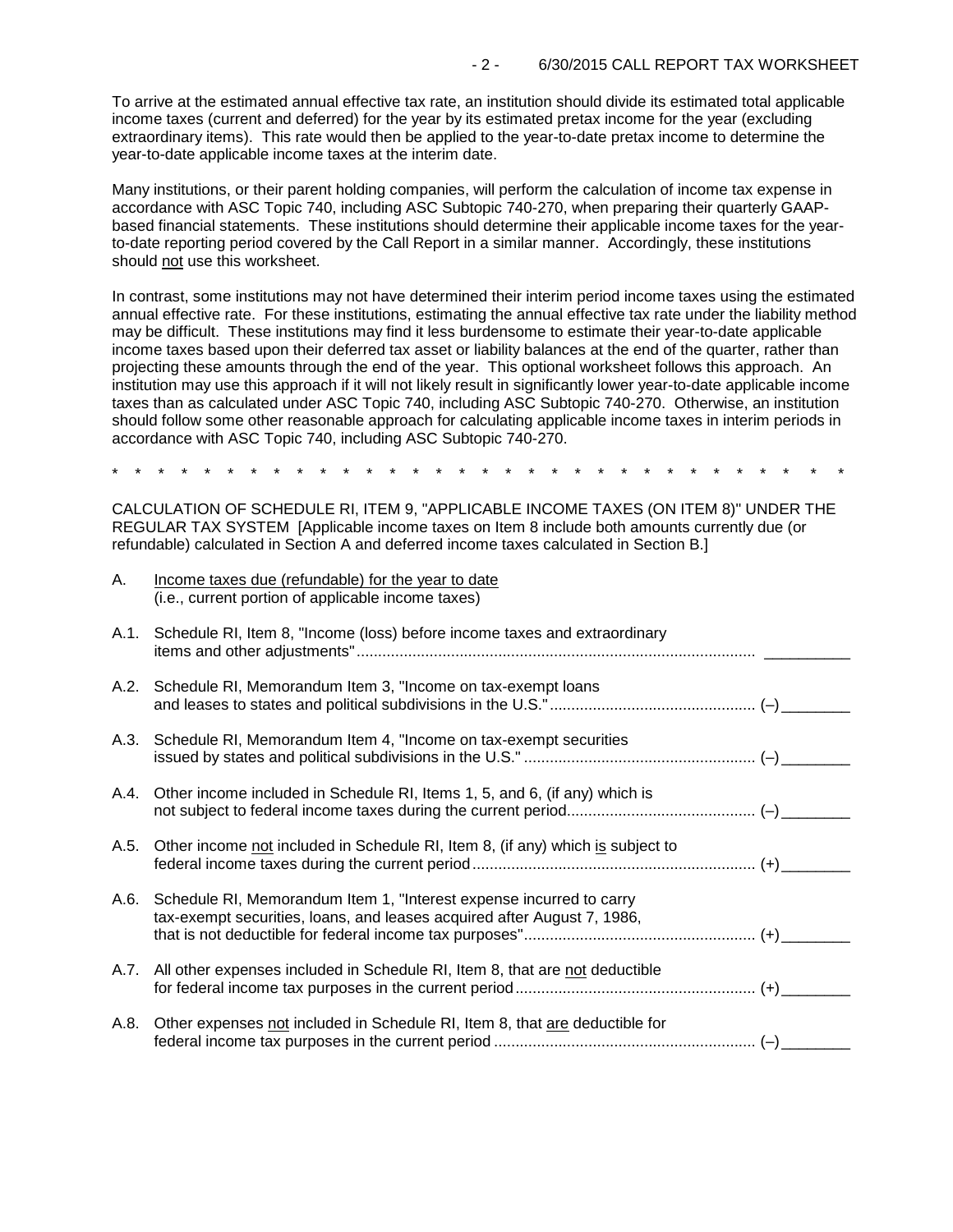|    | A.9. Year-to-date income currently subject to federal income taxes before state<br>and local income taxes (Line A.1 minus Lines A.2, A.3, A.4, and A.8,                                                                                                                                                           |       |
|----|-------------------------------------------------------------------------------------------------------------------------------------------------------------------------------------------------------------------------------------------------------------------------------------------------------------------|-------|
|    | A.10. State and local income taxes due (refundable) for the year to date<br>(If the state and local tax laws applicable to your institution do not differ<br>significantly from federal income tax laws, an estimate of state and local<br>income taxes can be obtained by multiplying Line A.9 by the applicable |       |
|    |                                                                                                                                                                                                                                                                                                                   |       |
|    |                                                                                                                                                                                                                                                                                                                   | x2    |
|    |                                                                                                                                                                                                                                                                                                                   |       |
|    | A.13. Net operating loss (NOL) carryforwards available at January 1, 2015,<br>to offset annualized federal taxable income (amount reported on this line                                                                                                                                                           |       |
|    | A.14. Annualized income currently subject to federal income taxes                                                                                                                                                                                                                                                 |       |
|    | A.15. Annualized federal income taxes currently due (refundable) on amount<br>shown on Line A.14 (Calculate this amount using the "Federal Income                                                                                                                                                                 |       |
|    |                                                                                                                                                                                                                                                                                                                   | x 0.5 |
|    | A.16. Year-to-date federal income taxes currently due (refundable) on amount                                                                                                                                                                                                                                      |       |
|    |                                                                                                                                                                                                                                                                                                                   |       |
|    | A.18. State and local income taxes due (refundable) for the year to date                                                                                                                                                                                                                                          |       |
|    | A.19. Total income taxes currently due (refundable) for the year to date                                                                                                                                                                                                                                          |       |
| В. | Deferred income tax expense (benefit) for the year to date                                                                                                                                                                                                                                                        |       |

(i.e., deferred portion of applicable income taxes)

This section provides guidance for the determination of the deferred portion of applicable income taxes for the year to date under ASC Topic 740. This calculation considers federal, state and local income taxes.

Deferred income tax expense (benefit) for the reporting period ending June 30, 2015, is generally measured in this worksheet as the change in the institution's net deferred tax assets or liabilities during the year-to-date period. Therefore, your institution should calculate its net deferred tax assets/liabilities at June 30, 2015, and compare this amount to the amount of your institution's net deferred tax assets/liabilities at December 31, 2014. A portion of the difference between these two amounts will be the deferred income tax expense (benefit) for the reporting period ending June 30, 2015. The remainder of the change in the net deferred tax assets/liabilities for the period generally should be charged or credited directly to the "Accumulated other comprehensive income" component of equity capital (Schedule RC, item 26.b) that includes your institution's "Net unrealized holding gains (losses) on available-for-sale securities." The following steps assist in the calculation of these amounts.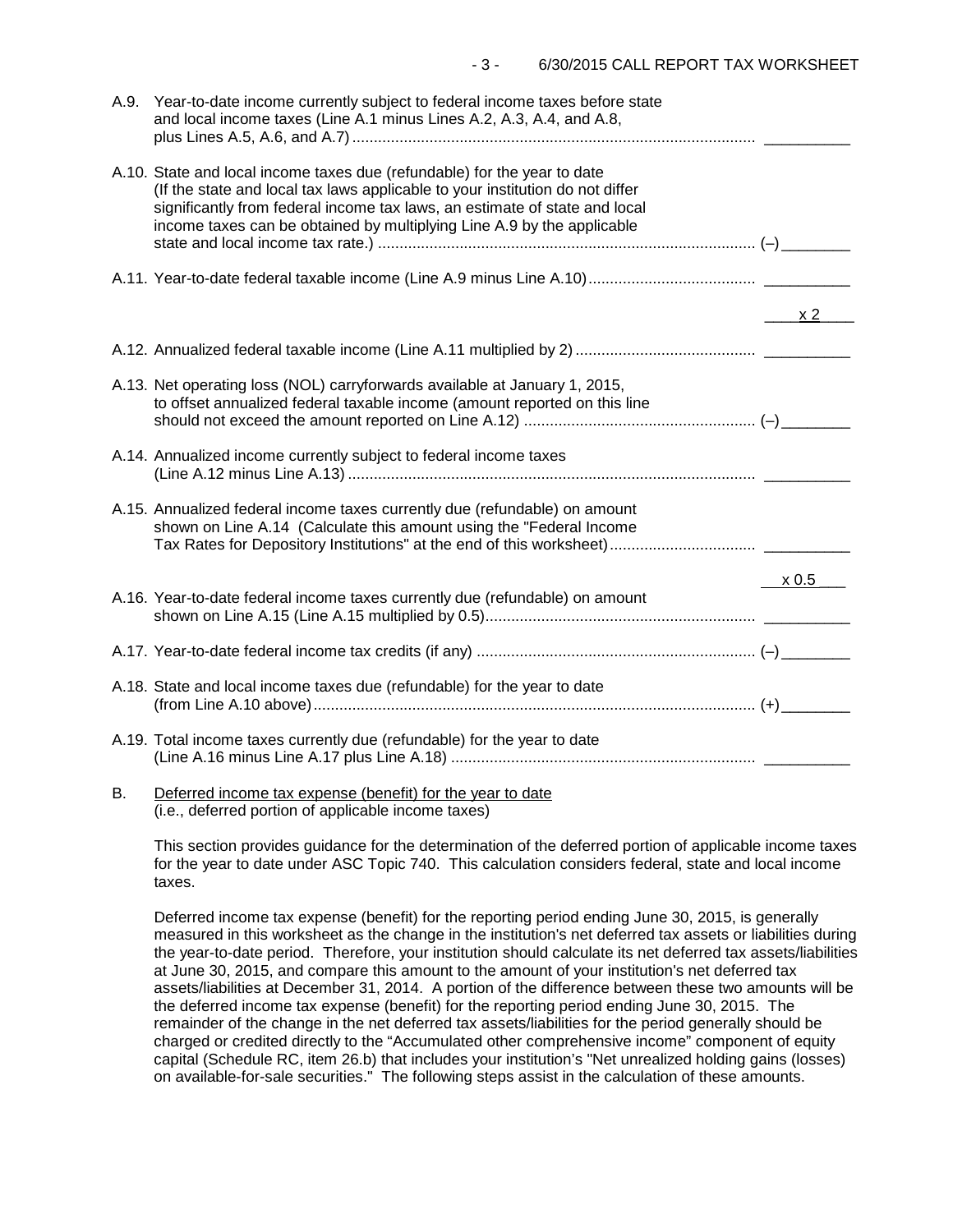### B.1. Identify types and amounts of temporary differences

Temporary differences essentially consist of all differences between the book and tax basis of an institution's assets and liabilities. In identifying these basis differences, an institution should consider assets and liabilities that may not exist on its books (such as repairs capitalized for tax purposes but expensed on the institution's books and Call Report) as well as assets and liabilities that have no tax basis (such as gains deferred on the institution's books and Call Report which have been recognized for tax purposes).

To ensure all temporary differences are identified, institutions should consider preparing a comprehensive tax-basis balance sheet and comparing it to the balance sheet on the institution's Call Report. As these differences are identified, the institution should categorize these amounts as deductible or taxable temporary differences. Also, institutions should not include those book-tax basis differences that are not considered temporary differences under ASC Topic 740. One such example is the excess of the cash surrender value of life insurance over premiums paid (if the policy will be held until the death of the insured).

The definition of temporary differences is similar to "timing differences" used under prior GAAP (i.e., Accounting Principles Board Opinion No. 11 (APB 11)). Timing differences under APB 11 were differences between taxable income and pretax income on the institution's books. However, temporary differences as defined under ASC Topic 740 include additional items that were not previously subject to deferred tax accounting. For example, differences between the assigned values and the tax bases of assets acquired and liabilities assumed in a purchase business combination are temporary differences. Refer to the Glossary entry for "income taxes" in the Call Report instructions and to ASC Topic 740 for additional information about temporary differences.

Listed below are some of the assets and liabilities that are frequently reported differently on an institution's federal income tax return than they are on the institution's books and Call Report. A booktax basis difference for a particular asset or liability may result from one or more temporary differences.

Under ASC Topic 740, the tax effects of most temporary differences are included in an institution's net income. However, the tax effects of certain items specified by ASC Topic 740 are charged or credited directly as a component of an institution's equity capital. The principal item of this type is identified separately below to assist institutions in properly recording their income tax amounts under ASC Topic 740.

Some of the items listed below may not involve temporary differences at your institution. Similarly, there may be other differences that exist in your institution that are not listed below. Institutions should ensure that they properly identify the appropriate differences specific to their institution.

An institution that can reasonably determine its tax basis balance sheet at June 30, 2015, may use the approach in Section B.1.a. to identify some of its temporary differences. If the tax basis balance sheet information at June 30, 2015, is not readily available, the institution may use the approach in Section B.1.b. to provide a reasonable estimate of the temporary differences at that date. Any institution using Section B.1.b. should ensure that the estimation method used for each temporary difference is appropriate for its facts and circumstances. Otherwise, the institution should make appropriate adjustments to Section B.1.b. or else use Section B.1.a. All institutions should complete Section B.1.c. for any other significant temporary differences.

### B.1.a. Differences in book-tax basis approach (COMPLETE ONLY IF A TAX-BASIS BALANCE SHEET IS PREPARED OR AVAILABLE)

Under this approach, record your institution's book and tax bases for the six accounts listed in the following chart. Subtract the tax basis from the book basis to arrive at the difference. Then identify whether the difference is a taxable or deductible temporary difference. Note that a debit (Dr) difference indicates a taxable (T) temporary difference. A credit (<Cr>) difference indicates a deductible (<D>) temporary difference.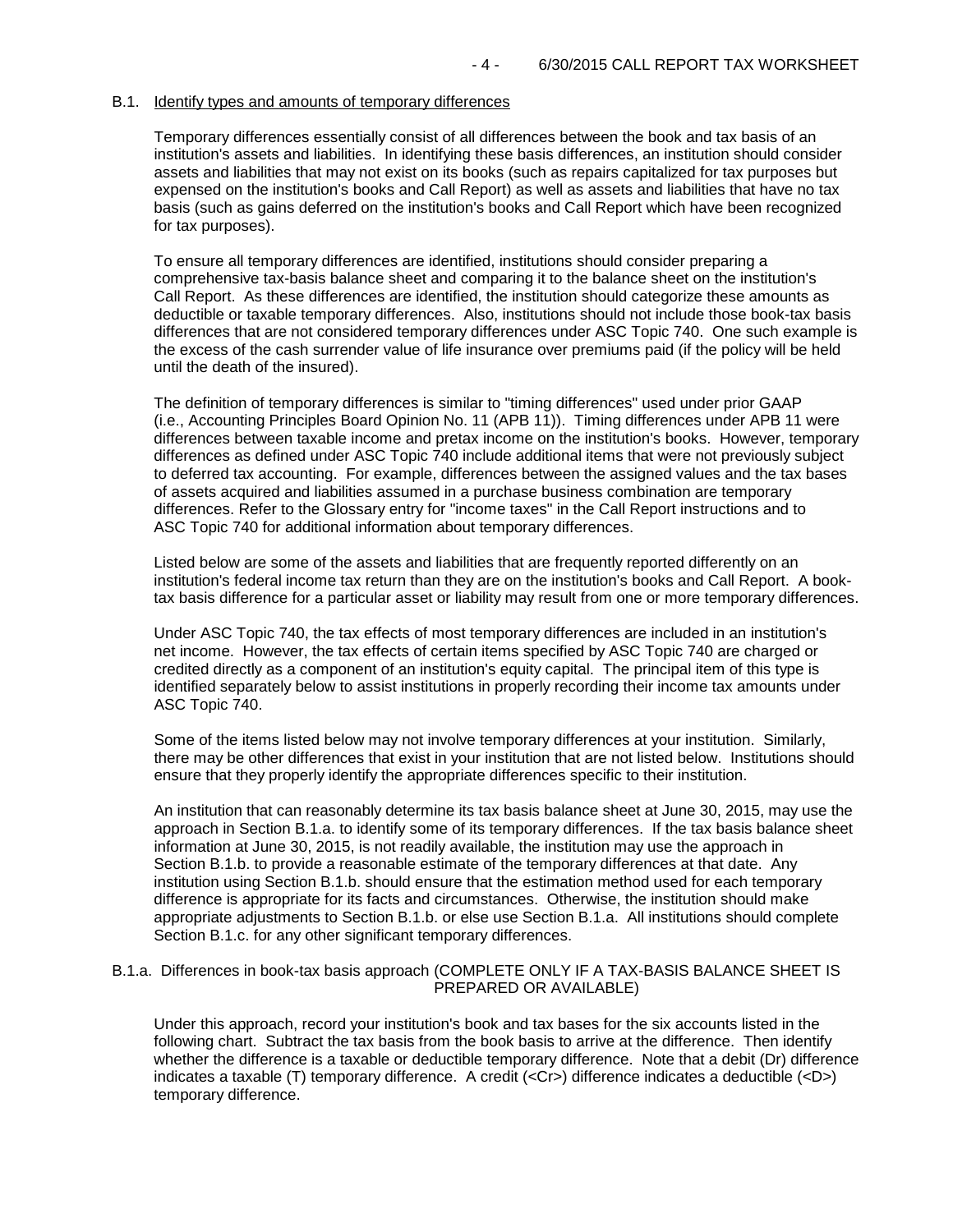B.1.a.1. Temporary differences for which the tax effect is charged or credited directly to equity capital:

| (1) | Available-for-sale securities<br>recorded at fair value on the books | [A]<br><b>Book</b><br><b>Basis</b><br>Dr < Cr | [B]<br>Tax<br><b>Basis</b><br>Dr < Cr | [A]-[B]<br>Differ-<br>ence<br>Dr < Cr | Type<br>™ <d></d> |
|-----|----------------------------------------------------------------------|-----------------------------------------------|---------------------------------------|---------------------------------------|-------------------|
|     | and Call Report but recorded at                                      |                                               |                                       |                                       |                   |

An institution's available-for-sale securities, while reported at fair value on the books and the Call Report, may or may not be reported at fair value (i.e., "marked to market") on the institution's tax return. Institutions should consult their tax advisors when determining the tax status of their available-for-sale portfolio. If an institution's available-for-sale securities are reported differently on the books and Call Report than they are on an institution's tax return, the difference between the book basis and the tax basis of these securities results in a temporary difference and gives rise to a deferred tax asset or liability.

If an institution's available-for-sale securities are also "marked-to-market" on an institution's tax return, there would be no difference between the book and tax basis of these securities. Rather, the amount of the adjustment needed to reflect these securities at their fair value would be included in the institution's current period taxable income. The tax effect of this "mark-to-market" adjustment would be part of taxes currently due or refundable.

B.1.a.2. Temporary differences for which the tax effect is included in net income:

amortized cost on the tax return

| (2) | Loans<br>[e.g., difference due to origination<br>fees and costs deferred and recognized<br>over the life of the loan on the books<br>and Call Report but recognized when<br>received and paid on the tax return]          | [A]<br><b>Book</b><br><b>Basis</b><br>Dr < Cr | [B]<br>Tax<br><b>Basis</b><br>Dr < Cr | [A]-[B]<br>Differ-<br>ence<br>Dr < Cr | Type<br>T < D > |
|-----|---------------------------------------------------------------------------------------------------------------------------------------------------------------------------------------------------------------------------|-----------------------------------------------|---------------------------------------|---------------------------------------|-----------------|
| (3) | Allowance for loan and lease losses (on<br>the books and Call Report)/Tax<br>bad debt reserve (on the tax return) <sup>1</sup>                                                                                            |                                               |                                       |                                       |                 |
| (4) | Other real estate owned<br>[e.g., difference due to writedowns<br>and valuation allowances reflected<br>on the books and Call Report that are<br>not recorded against the tax basis<br>until disposition of the property] |                                               |                                       |                                       |                 |

<span id="page-4-0"></span> $\overline{1}$ 1 Savings institutions that previously took bad debt deductions for tax purposes using the percentage-of-taxableincome method set forth in Section 593 of the Internal Revenue Code should treat the book allowance for loan and lease losses as a deductible temporary difference and the excess, if any, of the tax bad debt reserve (that has not yet been recaptured) over the base year reserve balance (generally 1987) as a taxable temporary difference, rather than treating the allowance and the tax bad debt reserve as one difference.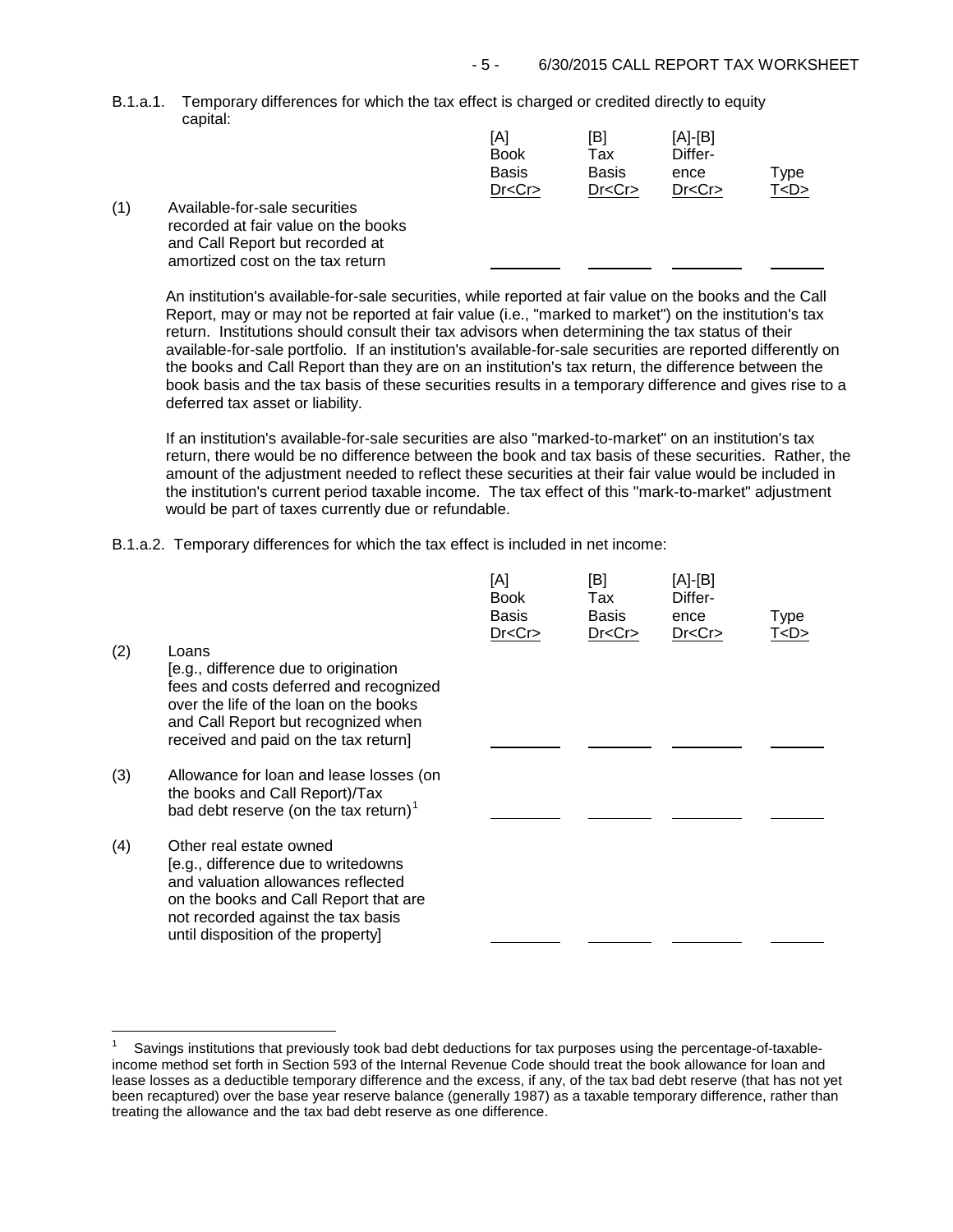| (5) | Premises and equipment, net<br>[e.g., difference due to different<br>depreciation methods and rates for<br>book and tax purposes]                                                    | [A]<br><b>Book</b><br><b>Basis</b><br>Dr < Cr | [B]<br>Tax<br><b>Basis</b><br>Dr < Cr | [A]-[B]<br>Differ-<br>ence<br>Dr < Cr | Type<br>T < D > |
|-----|--------------------------------------------------------------------------------------------------------------------------------------------------------------------------------------|-----------------------------------------------|---------------------------------------|---------------------------------------|-----------------|
| (6) | Interest earned, not collected<br>on loans<br>[e.g., difference due to interest<br>on nonaccrual loans not recorded<br>on books and Call Report but<br>recognized on the tax return] |                                               |                                       |                                       |                 |

B.1.b. Rollforward of Temporary Differences Approach (DO NOT COMPLETE IF SECTION B.1.a. WAS COMPLETED)

NOTE: Changes in temporary differences from December 31, 2014, need only be considered if they are significant in amount. If a change is not significant, use the amount of the temporary difference as of December 31, 2014, in the 6/30/15 Temporary Difference column. Note that a debit (Dr) difference indicates a taxable (T) temporary difference. A credit (<Cr>) difference indicates a deductible (<D>) temporary difference.

B.1.b.1. Temporary differences for which the tax effect is charged or credited directly to equity capital:  $0/20/15$ 

|     |                                                                                                                                             | Dr < Cr | 0/JU/10<br>Temporary<br><b>Difference</b><br>Dr < Cr | <b>Type</b><br>T <d></d> |  |
|-----|---------------------------------------------------------------------------------------------------------------------------------------------|---------|------------------------------------------------------|--------------------------|--|
| (1) | Available-for-sale securities                                                                                                               |         |                                                      |                          |  |
|     | (To be completed only if available-for-sale securities<br>are reported differently on the books and Call Report<br>than on the tax return): |         |                                                      |                          |  |
|     | Balance (at fair value) of available-for-sale securities<br>on books and Call Report at 6/30/15                                             |         |                                                      |                          |  |
|     | Less: Amortized cost of available-for-sale<br>securities at 6/30/15                                                                         |         |                                                      |                          |  |
|     | Estimated 6/30/15 temporary difference                                                                                                      |         |                                                      |                          |  |

NOTE: See the discussion of available-for-sale securities in Section B.1.a.1 above. Institutions should consult their tax advisors when determining the tax status of their available-for-sale securities.

B.1.b.2. Temporary differences for which the tax effect is included in net income:

| (2) | Loans:<br>Difference at 6/30/15 approximates the amount of<br>deferred loan fee income, net of deferred loan | Dr < Cr | 6/30/15<br>Temporary<br><b>Difference</b><br>Dr < Cr | Type<br>T <d></d> |  |
|-----|--------------------------------------------------------------------------------------------------------------|---------|------------------------------------------------------|-------------------|--|
|     | origination costs, on books and Call Report at 6/30/15                                                       |         |                                                      |                   |  |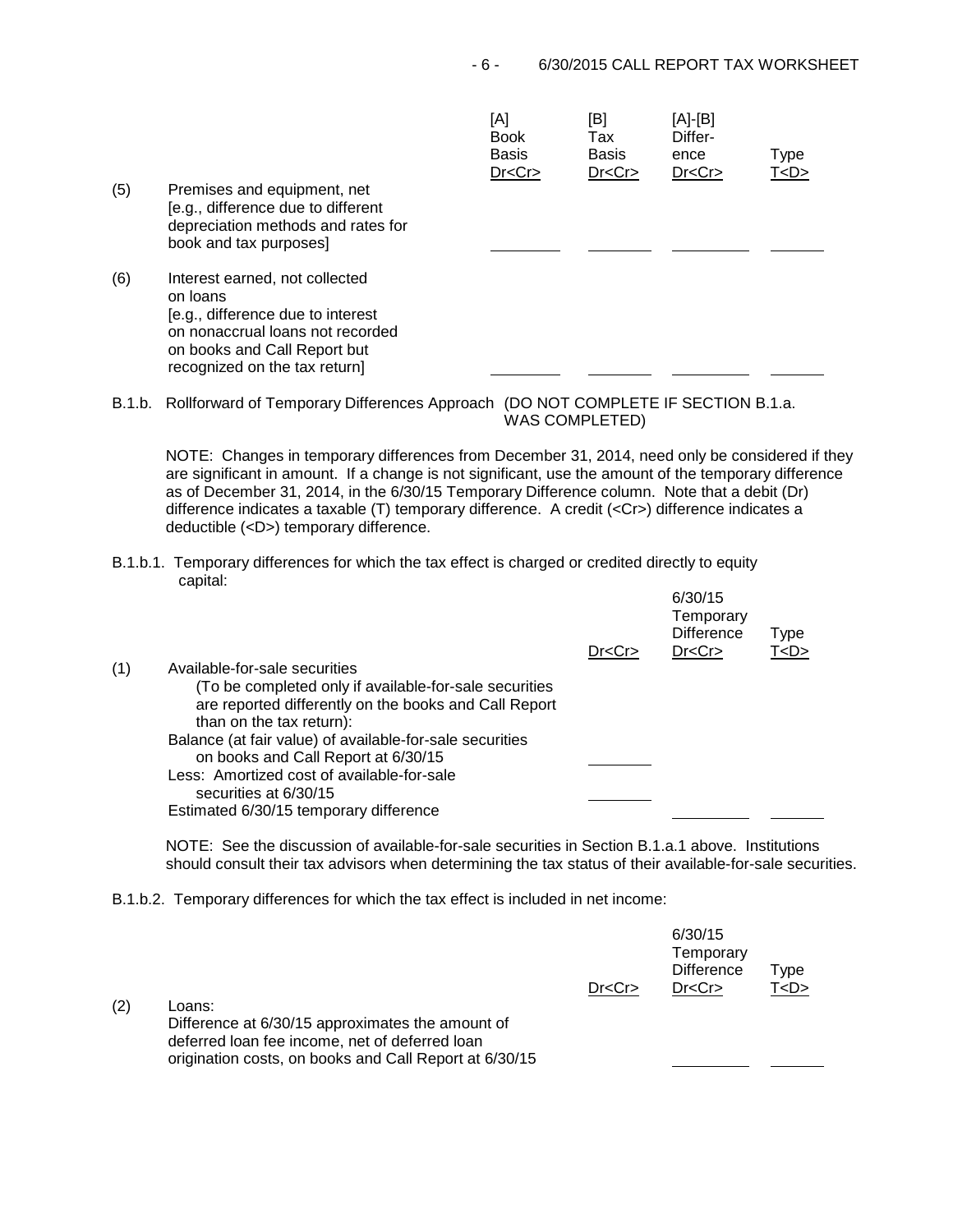| (3) | Allowance for loan and lease losses: <sup>2</sup>                                                                                                                                                                                                                                                                                                                                                                                    | Dr < Cr | 6/30/15<br>Temporary<br><b>Difference</b><br>Dr < Cr | <b>Type</b><br>T < D > |
|-----|--------------------------------------------------------------------------------------------------------------------------------------------------------------------------------------------------------------------------------------------------------------------------------------------------------------------------------------------------------------------------------------------------------------------------------------|---------|------------------------------------------------------|------------------------|
|     | For institutions on the specific charge-off method for tax<br>purposes (i.e., for institutions with no tax bad debt<br>reserve):<br>Difference at 6/30/15 approximates the balance of the<br>allowance for loan and lease losses on books and<br>Call Report at 6/30/15                                                                                                                                                              |         |                                                      |                        |
|     | For institutions on the reserve method for tax purposes:<br>Temporary difference at 12/31/14 T <d><br/>Less: Provision for loan and lease losses on books<br/>and Call Report year to date<br/>Plus: Estimated additions to tax reserve year to date*<br/>Estimated 6/30/15 temporary difference<br/>* Generally, this amount may be estimated by multiplying<br/>the addition to the institution's tax reserve for 2014 by 0.5.</d> |         |                                                      |                        |
| (4) | Other real estate owned:                                                                                                                                                                                                                                                                                                                                                                                                             |         |                                                      |                        |
|     | Choose the method from (a) and (b) below that is<br>appropriate for your institution. Do not complete both (a)<br>and $(b)$ .                                                                                                                                                                                                                                                                                                        |         |                                                      |                        |
|     | (a) Balance of other real estate owned valuation<br>allowances on books and Call Report at 6/30/15 T <d></d>                                                                                                                                                                                                                                                                                                                         |         |                                                      |                        |
|     | (b) Temporary difference at 12/31/14 T <d><br/>Less: Provisions taken year to date on books and<br/>Call Report for properties held on 6/30/15<br/>Plus: Amount of writedowns taken before 1/1/15 on<br/>books for properties sold year to date<br/>Estimated 6/30/15 temporary difference</d>                                                                                                                                       |         |                                                      |                        |
| (5) | Premises and equipment, net:                                                                                                                                                                                                                                                                                                                                                                                                         |         |                                                      |                        |
|     | Temporary difference at 12/31/14 T <d><br/>Less: Depreciation recorded on books and<br/>Call Report year to date<br/>Plus: Estimated tax depreciation year to date*<br/>Plus/less: Estimate of difference in book and tax basis<br/>of fixed assets sold year to date<br/>Estimated 6/30/15 temporary difference</d>                                                                                                                 |         |                                                      |                        |
|     | * Generally, this amount may be estimated by                                                                                                                                                                                                                                                                                                                                                                                         |         |                                                      |                        |

multiplying 2014 tax depreciation by 0.5.

<span id="page-6-0"></span> $\mathbf 2$ 2 Savings institutions that previously took bad debt deductions for tax purposes using the percentage-of-taxableincome method set forth in Section 593 of the Internal Revenue Code should treat the book allowance for loan and lease losses as a deductible temporary difference and the excess, if any, of the tax bad debt reserve (that has not yet been recaptured) over the base year reserve balance (generally 1987) as a taxable temporary difference, rather than treating the allowance and the tax bad debt reserve as one difference.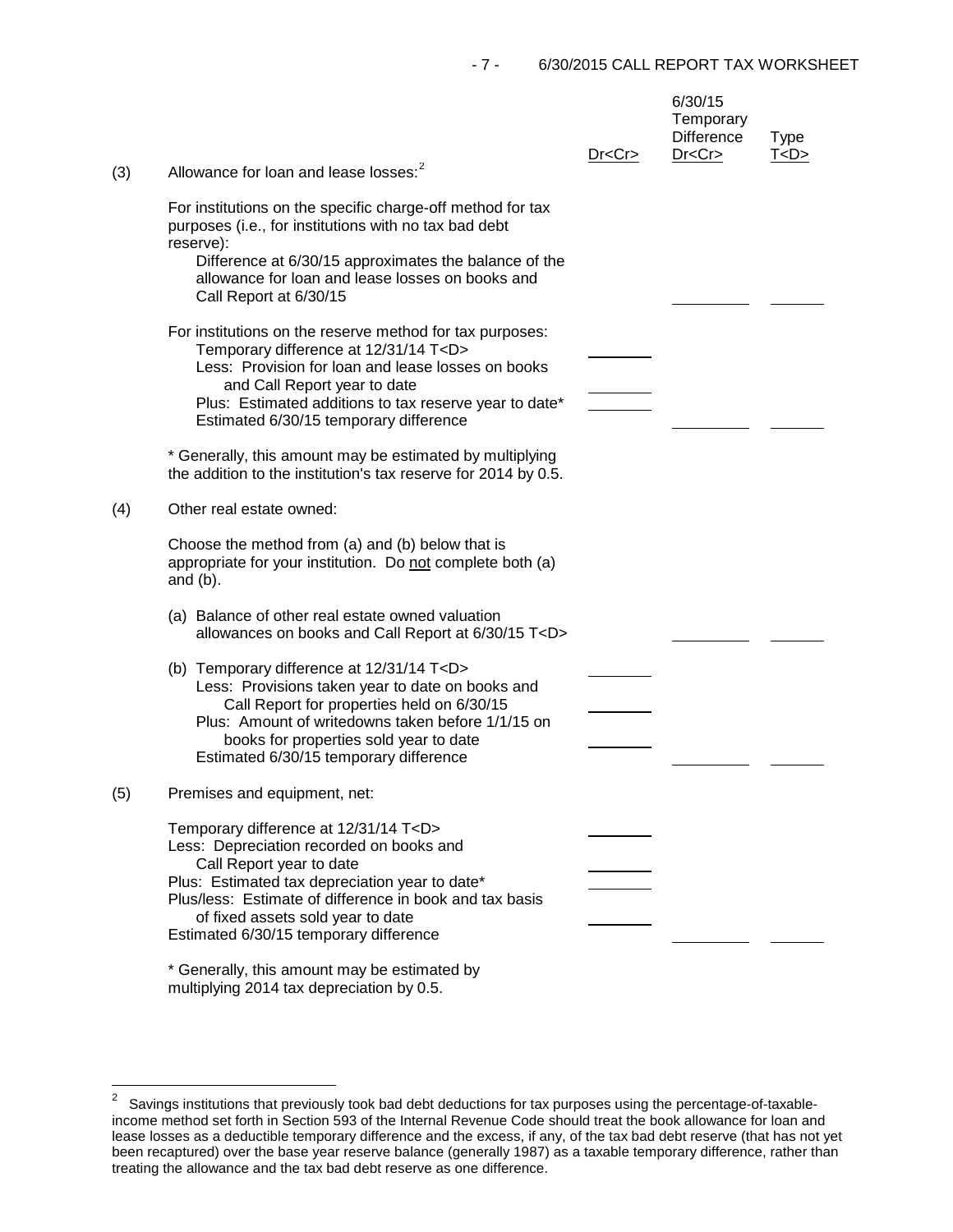| (6) | Interest earned not collected on nonaccrual loans: | Dr < Cr | 6/30/15<br>Temporary<br><b>Difference</b><br>Dr < Cr | Type<br>T <d></d> |
|-----|----------------------------------------------------|---------|------------------------------------------------------|-------------------|
|     | Temporary difference at 12/31/14 T <d></d>         |         |                                                      |                   |
|     | Plus: Estimated additional interest on             |         |                                                      |                   |
|     | nonaccrual loans year to date                      |         |                                                      |                   |
|     | Less: Interest received on nonaccrual              |         |                                                      |                   |
|     | loans year to date                                 |         |                                                      |                   |
|     | Estimated 6/30/15 temporary difference             |         |                                                      |                   |

# B.1.c. Other temporary differences (TO BE COMPLETED BY ALL INSTITUTIONS USING WORKSHEET)

If the institution has other material temporary differences, include those differences below. Indicate whether these other temporary differences are taxable or deductible temporary differences. In addition, any differences for which the tax effect is charged or credited directly to equity capital should be designated accordingly.

Examples of other temporary differences include: accrued liabilities or prepaid expenses recorded differently on the books and Call Report than reported on the tax return, differences in the basis of assets and liabilities resulting from business combinations, investments in stock of unconsolidated subsidiaries (undistributed earnings recognized on the books and Call Report but not in the tax return), and intangible assets which have different amortization periods and/or methods used in the tax return than those used on the books and Call Report.

Note that a debit (Dr) difference indicates a taxable (T) temporary difference. A credit (<Cr>>Cr>) difference indicates a deductible (<D>) temporary difference.

| Other temporary differences: | [A]<br><b>Book</b><br><b>Basis</b><br>Dr < Cr | [B]<br>Tax<br><b>Basis</b><br>Dr < Cr | $[A]-[B]$<br>Differ-<br>ence<br>Dr < Cr | Type<br>T < D > |
|------------------------------|-----------------------------------------------|---------------------------------------|-----------------------------------------|-----------------|
|                              |                                               |                                       |                                         |                 |
|                              |                                               |                                       |                                         |                 |

## B.2. Total temporary differences

| a. Total taxable temporary differences for which the tax effect is included<br>in net income (sum of appropriate taxable temporary differences, i.e.,                                                                    |
|--------------------------------------------------------------------------------------------------------------------------------------------------------------------------------------------------------------------------|
| b. Total taxable temporary differences for which the tax effect is charged<br>or credited directly to equity capital (sum of appropriate taxable temporary                                                               |
| c. Total deductible temporary differences for which the tax effect is<br>included in net income (sum of appropriate deductible temporary<br>differences, i.e., differences marked " <d>," identified in Section B.1.</d> |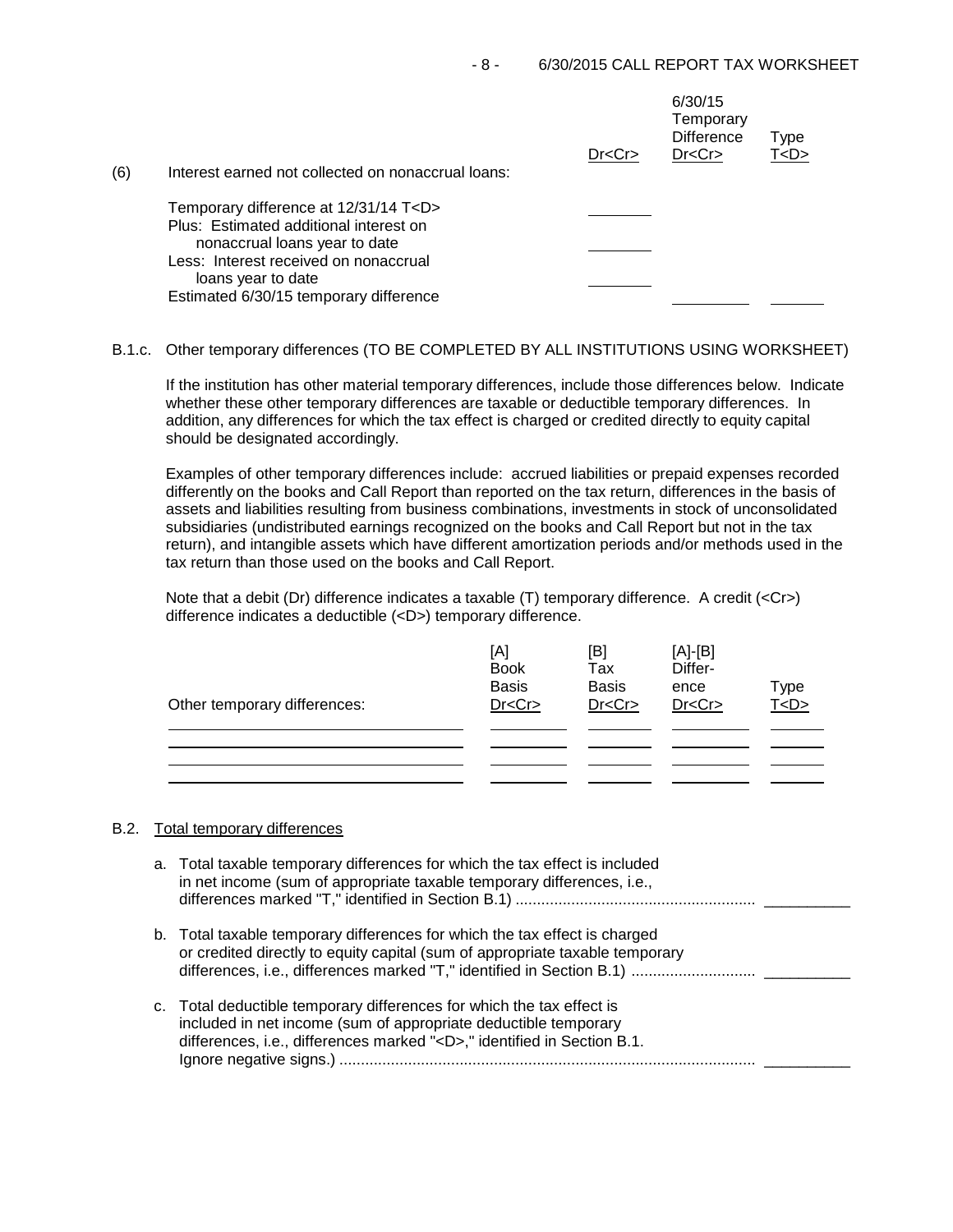| 6/30/2015 CALL REPORT TAX WORKSHEET<br>- 9 - |
|----------------------------------------------|
|----------------------------------------------|

| d. Total deductible temporary differences for which the tax effect is charged   |  |
|---------------------------------------------------------------------------------|--|
| or credited directly to equity capital (sum of appropriate deductible temporary |  |
| differences, i.e., differences marked " <d>," identified in Section B.1.</d>    |  |
|                                                                                 |  |

B.3. Identify remaining tax carryforwards, including their expiration dates (add additional lines for additional carryforwards, if necessary)

|      |    | a. Net operating loss (NOL) carryforwards<br>Expiration Date ____________<br>Expiration Date __________                                                                                                                                                                                                                                                                                                                                        | Amount _____________<br>Amount ________________<br>Total  ________________ |  |
|------|----|------------------------------------------------------------------------------------------------------------------------------------------------------------------------------------------------------------------------------------------------------------------------------------------------------------------------------------------------------------------------------------------------------------------------------------------------|----------------------------------------------------------------------------|--|
|      |    | In determining the amount of NOL carryforwards, your institution should consider the effect of<br>any NOL carryforwards used in Section A to reduce taxes currently due. If any amounts<br>were reported in Line A.13, the amount to be reported here can be estimated with the<br>following calculation:<br>NOL carryforwards available at 1/1/15 less<br>[(the amount of NOL carryforwards estimated to<br>be used per Line A.13) $x(0.5)$ ] |                                                                            |  |
|      |    | b. Tax credit carryforwards<br>Expiration Date ____________<br>Expiration Date _____________                                                                                                                                                                                                                                                                                                                                                   | Total  _______________                                                     |  |
| B.4. |    | Calculate deferred tax liability for federal income tax purposes at June 30, 2015.                                                                                                                                                                                                                                                                                                                                                             |                                                                            |  |
|      | a. | Total taxable temporary differences for which the tax effect is included                                                                                                                                                                                                                                                                                                                                                                       |                                                                            |  |
|      |    | b. Deferred tax liability resulting from taxable temporary differences for<br>which the tax effect is included in net income (Line B.4.a multiplied by<br>the tax rate expected to apply when the amount of taxable temporary                                                                                                                                                                                                                  |                                                                            |  |
|      | c. | Total taxable temporary differences for which the tax effect is charged                                                                                                                                                                                                                                                                                                                                                                        |                                                                            |  |
|      |    | d. Deferred tax liability resulting from taxable temporary differences for<br>which the tax effect is charged or credited directly to equity capital<br>(Line B.4.c multiplied by the tax rate expected to apply when the amount<br>of taxable temporary differences result in additional taxable income in                                                                                                                                    |                                                                            |  |
|      | е. | Total deferred tax liability for federal income tax purposes at                                                                                                                                                                                                                                                                                                                                                                                |                                                                            |  |
|      |    |                                                                                                                                                                                                                                                                                                                                                                                                                                                |                                                                            |  |

<span id="page-8-0"></span> $\overline{a}$  $3$  Refer to the discussion of the "applicable tax rate" in the Glossary entry for "income taxes" in the Call Report instructions and to footnote 5 on page 11 of this worksheet for further information.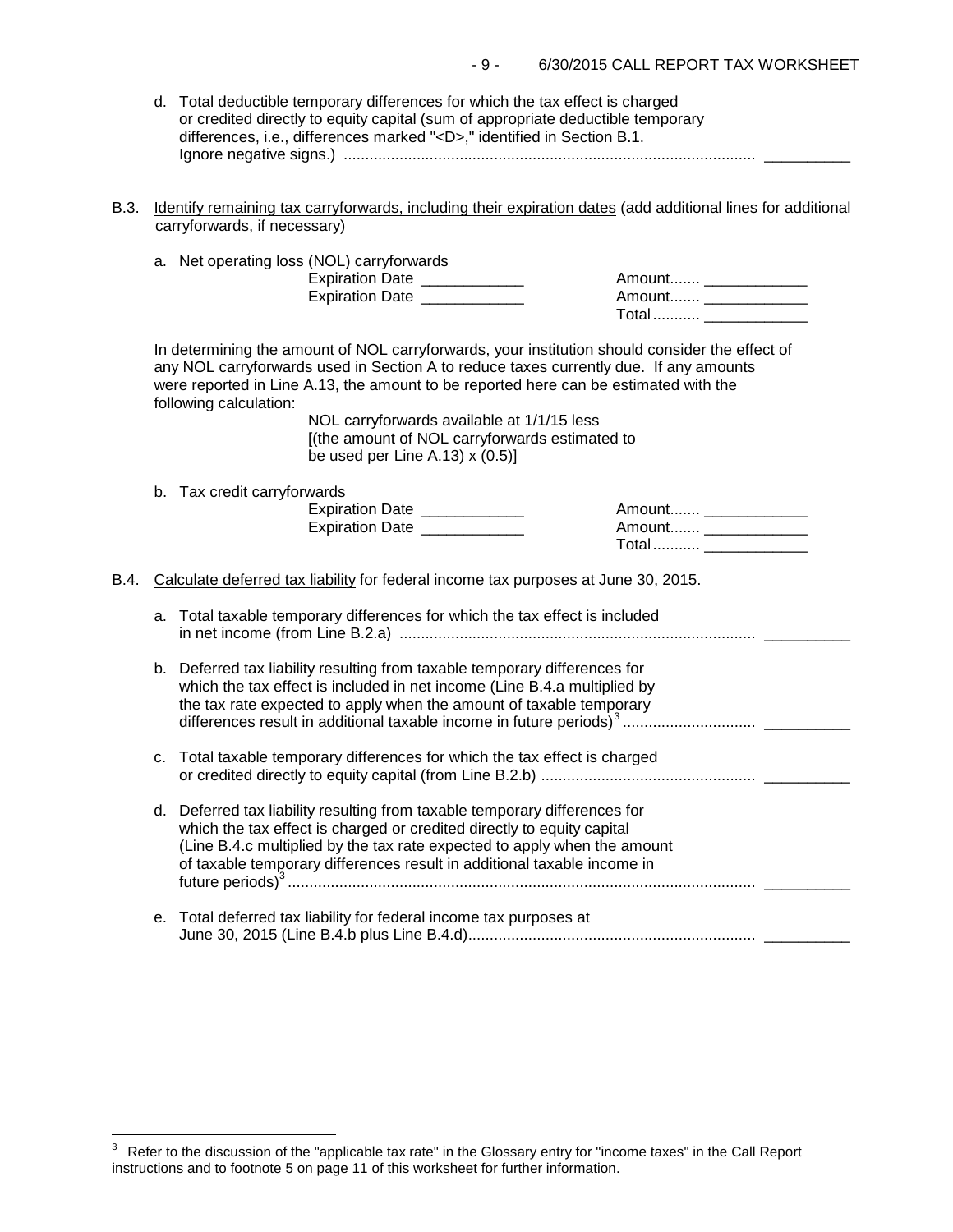### B.5. Calculate deferred tax asset for federal income tax purposes at June 30, 2015.

|    | a. Total deductible temporary differences for which the tax effect is                                                                                                                                                                                                                                 |
|----|-------------------------------------------------------------------------------------------------------------------------------------------------------------------------------------------------------------------------------------------------------------------------------------------------------|
|    | b. Deferred tax asset resulting from deductible temporary differences for<br>which the tax effect is included in net income (Line B.5.a multiplied by the<br>tax rate expected to apply when the amount of deductible temporary                                                                       |
|    | c. Deferred tax asset resulting from net operating loss carryforwards<br>(Line B.3.a multiplied by the tax rate expected to apply when the                                                                                                                                                            |
|    | d. Tax credit carryforwards available to reduce taxes payable in future                                                                                                                                                                                                                               |
| e. | Total deferred tax assets for which the tax effect is included in                                                                                                                                                                                                                                     |
| f. | Total deductible temporary differences for which the tax effect is charged                                                                                                                                                                                                                            |
| g. | Deferred tax asset resulting from deductible temporary differences for<br>which the tax effect is charged or credited directly to equity capital<br>(Line B.5.f multiplied by the tax rate expected to apply when the amount<br>of deductible temporary differences are used to reduce taxable income |
|    | h. Total deferred tax assets for federal income tax purposes before                                                                                                                                                                                                                                   |

## B.6. Assessing the need for a valuation allowance

Institutions must consider all available evidence, both positive and negative, in assessing the need for a valuation allowance to reduce the total deferred tax assets for federal income tax purposes in Line B.5.h to the amount that is more likely than not to be realized. The future realization of deferred tax assets ultimately depends on the existence of sufficient taxable income of the appropriate character in either the carryback or carryforward period. Four sources of taxable income may be available to realize deferred tax assets:

- (1) Taxable income in carryback years (which can be offset to recover taxes previously paid),
- (2) Reversing taxable temporary differences,
- (3) Future taxable income (exclusive of reversing temporary differences and carryforwards), and
- (4) Tax-planning strategies.

In general, positive evidence refers to the existence of one or more of the four sources of taxable income. To the extent evidence about one or more sources of taxable income is sufficient to support a conclusion that a valuation allowance is not necessary (i.e., the institution can conclude that the

<span id="page-9-0"></span> $\frac{1}{4}$ 4 Refer to the discussion of the "applicable tax rate" in the Glossary entry for "income taxes" in the Call Report instructions and to footnote 5 on page 11 of this worksheet for further information.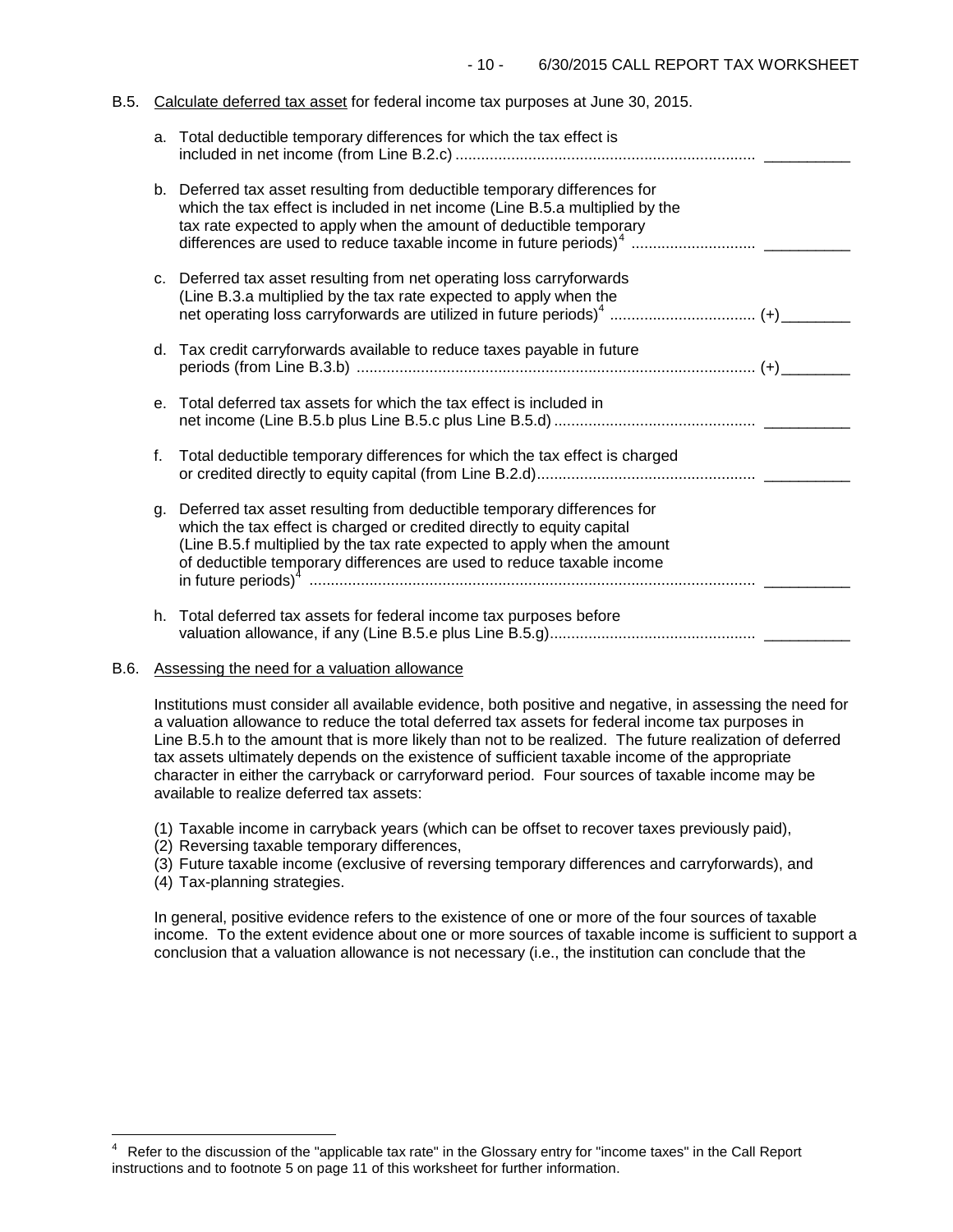deferred tax asset is more likely than not to be realized), other sources need not be considered. However, if a valuation allowance is needed, each source of income must be evaluated to determine the appropriate amount of the allowance needed.

Evidence used in determining the valuation allowance should be subject to objective verification. The weight given to evidence when both positive and negative evidence exist should be consistent with the extent to which it can be objectively verified. Under ASC TOPIC 740, the existence of a cumulative loss for the prior three years is significant negative evidence that would be difficult for an institution to overcome.

Refer to the discussion of the "valuation allowance" in the Glossary entry for "income taxes" in the Call Report instructions for further information.

|      | Line B.6:<br>Valuation allowance to reduce the total deferred tax assets for federal<br>income tax purposes in Line B.5.h to the amount that is more likely                                                                                                                                                                                                                                                  |
|------|--------------------------------------------------------------------------------------------------------------------------------------------------------------------------------------------------------------------------------------------------------------------------------------------------------------------------------------------------------------------------------------------------------------|
| B.7. | Deferred tax asset for federal income tax purposes, net of valuation                                                                                                                                                                                                                                                                                                                                         |
| B.8. | Net deferred tax asset (liability) for federal income tax purposes at June 30,<br>2015 (Line B.7 minus Line B.4.e) (Report this amount in Schedule RC-F,                                                                                                                                                                                                                                                     |
| B.9. | Net deferred tax asset (liability) for which the tax effect is included in<br>net income for federal income tax purposes at June 30, 2015 [Line B.5.e                                                                                                                                                                                                                                                        |
|      | B.10. Net deferred tax asset (liability) for which the tax effect is included in net<br>income for federal income tax purposes at December 31, 2014 [This<br>amount is from Line B.9 of the 12/31/14 Call Report tax worksheet.]                                                                                                                                                                             |
|      | B.11. Year-to-date deferred income tax expense (benefit) for federal income tax<br>purposes (determined as the change for the period in the net deferred tax<br>asset or liability for which the tax effect is included in net income)                                                                                                                                                                       |
|      | NOTE: The change in an institution's net deferred tax asset (liability) for which<br>the tax effect is charged or credited directly to equity capital is not reported<br>as part of an institution's deferred tax income tax expense (benefit).                                                                                                                                                              |
|      | B.12. Year-to-date deferred income tax expense (benefit) for state and local tax<br>purposes. This amount must be computed if the tax laws of the institution's<br>state and local tax authorities differ significantly from the federal tax laws.<br>Compute this amount by performing the calculation outlined in Lines B.1<br>through B.11, considering only deferred tax asset and liability amounts for |

<span id="page-10-0"></span> $\frac{1}{\epsilon}$  $5$  In assessing whether a separate calculation is necessary, the institution should consider any differences in loss carryback or carryforward periods, or in other provisions of the tax law. If the tax laws of the state and local jurisdictions do not differ significantly from federal income tax laws, then the calculation of deferred income tax expense (benefit) can be made in the aggregate. The institution would complete Lines B.1 through B.11 on the worksheet considering both the federal and state and local income tax rates. The rate used should consider whether amounts paid in one jurisdiction are deductible in another jurisdiction. For example, since state and local taxes are deductible for federal income tax purposes, the aggregate combined rate generally would be (1) the federal tax rate plus (2) the state and local tax rate minus (3) the federal tax effect of the deductibility of the state and local taxes at the federal tax rate.